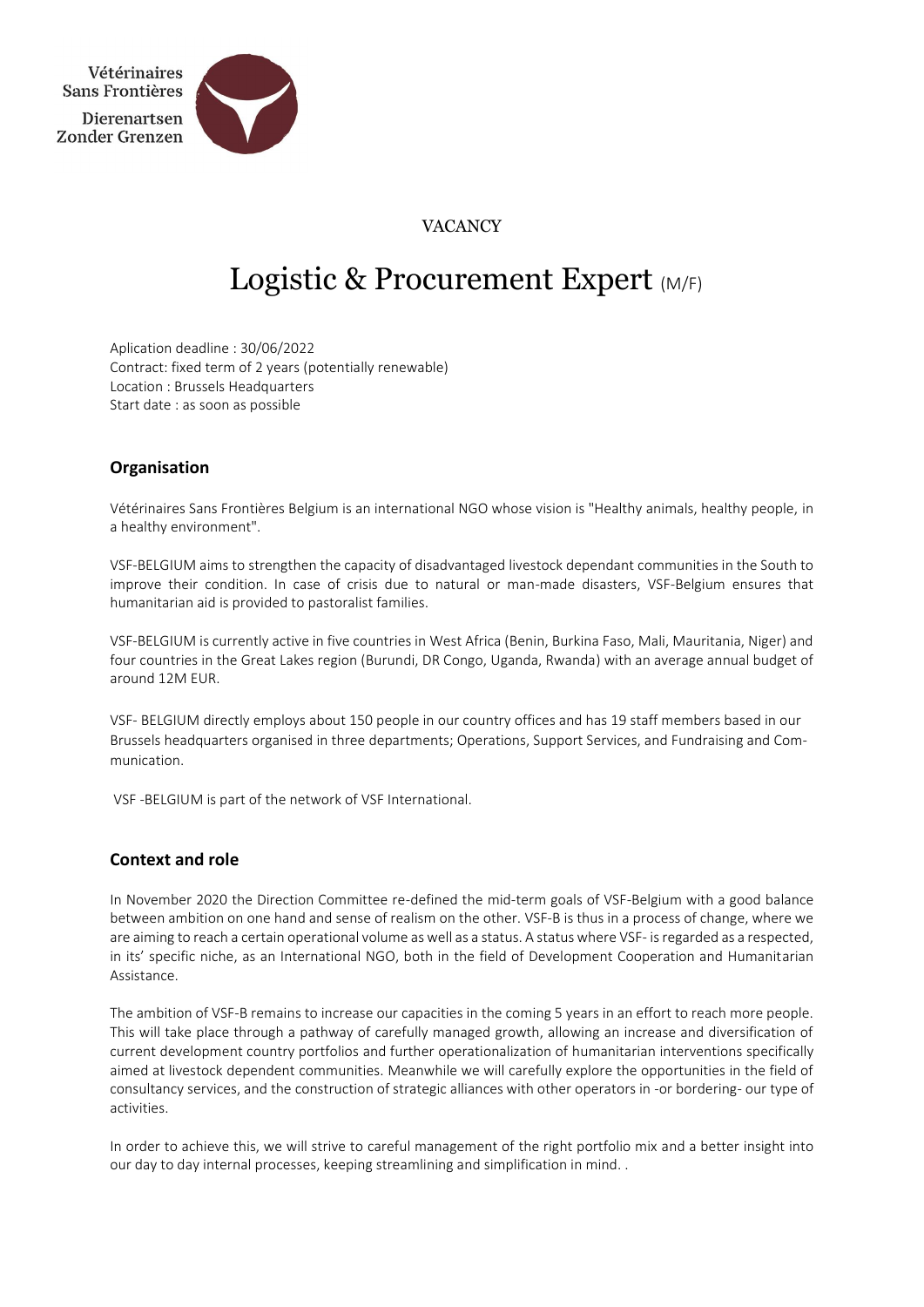

In order to sustain this growth, we are hiring an expert in logistic and procurement (LOG) who will be able to act as the responsible person for leading and managing the Logistics and Procurement Policy framework as well as following up on organizational quality initiatives (EFQM). Inside VSF-B, this position is new. The ambition of this newly created role offers room for challenges.

A Logistic and Procurement Committee will also be put in place whose responsibility is to advise on the framework and to propose changes based on the organisation's strategy or external environment,

The LOG expert reports to the Director of Support Services.

He is expected to contribute to high levels of teamwork and inter-departmental and cross-sectoral collaboration notably with the operations team in the south.

The position is based in Brussels, with regular travel to field locations.

# **Responsibilities**

- Update the framework/policies with regards to Logistics and Procurement with a focus on simplification and optimalization of logistic resources
- Develop and deploy standard tools and guidelines through the organization and monitor their use and application to insure the compliance within the whole organization
- Lead the Logisctic and Procurement Committee
- Give support and advice to the Operations on procurement processes and issues and validate tenders as required by our internal procedures
- Coordinate the annual inventory process throughout the organisation,
- Support the Security expert in identifying logistic needs related to security
- Ensure internal control is set up with regards to the Log & Proc activities at VSF-B, identify relevant KPI's and dashboards at all level of Management (Global/Regional/National) and keep an eye and prevent integrity issues to happen. Insure compliance of all the Log & Procurement actions with VSF-B and Donor Framework.
- Travel & Fleet Management: optimize, deploy and control the application of our policies and develop and maintain partnership with external suppliers if required
- Contract Management: develop, standardize and implement supplier contracts formats throughout the organization
- Quality Management: follow up on EFQM initiatives implementation
- Human Resources & Budget: participate to the set-up of the budget of national and regional budgets
- Train Field LOG staff as well as regional referent on LOG policies and best practices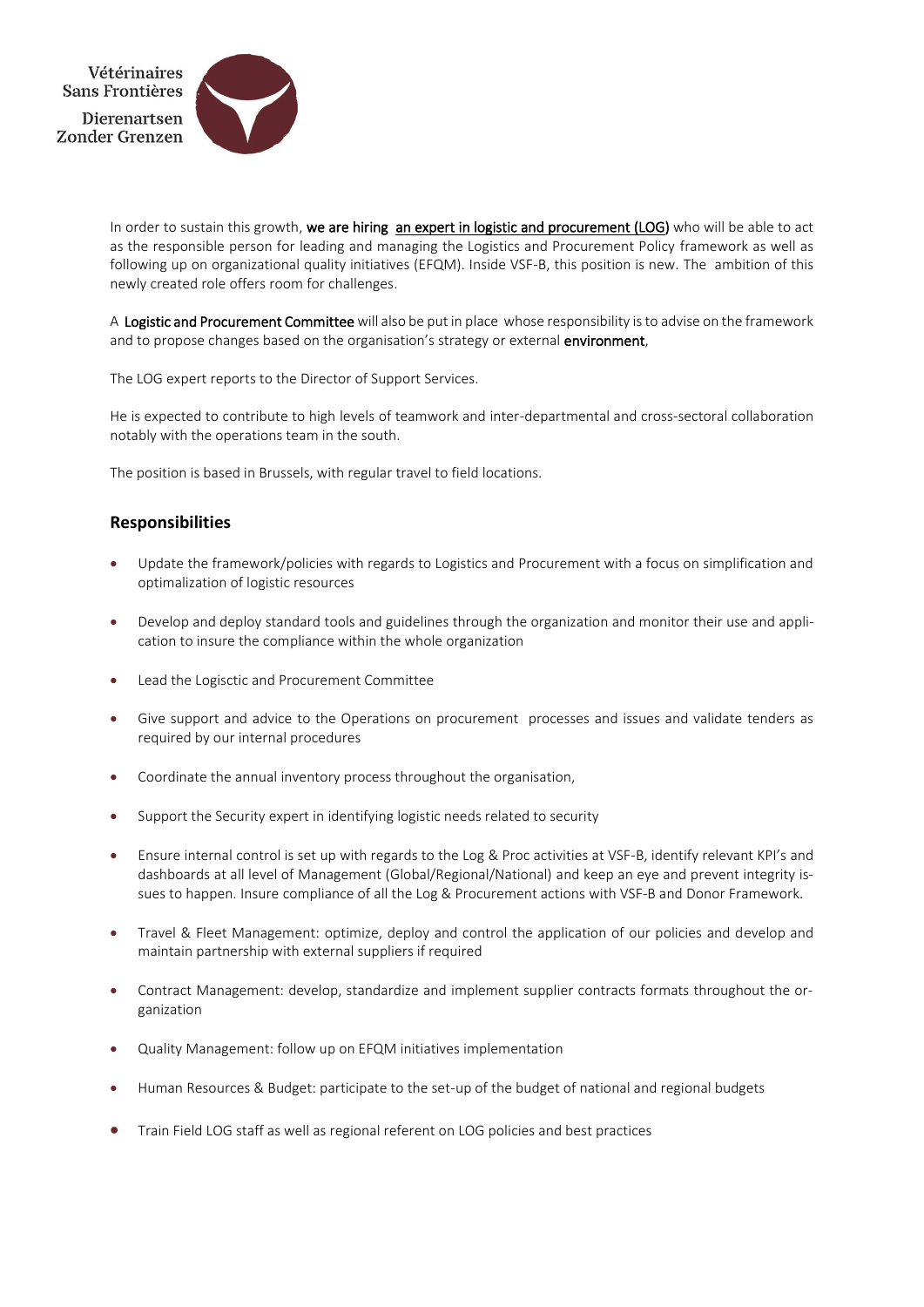



# **Profile**

### Education

University degree or equivalent by experience

## Knowledge and experience

- Minimum of 3 years of experience in the field of logistics in a comparable position is required.
- Some years of experience in the field of development and humanitarian programs management, preferably relating to livestock and in Africa,
- Experience in project Management will be a significant asset,
- Knowledge of Veterinary Sciences, Tropical Agriculture, preferably Animal Production, and/or International Co-operation/Community Development will certainly be considered as an asset.
- Headquarters and Field experience would be an asset,
- Knowledge of Humanitarian Assistance to Livestock Holding Communities (LEGS) and acquaintance of the standard operations manual in Humanitarian Crises would be an asset.
- Working knowledge of the Modus Operandi of development & humanitarian donors. Specific knowledge of our main donor: DGD is an asset.
- Experience in dealing with key institutional players in our domain (Donors, Diplomatic Corps, UN, colleague NGOs, Commercial Set-Ups)

### Skills

- Capacity to translate and carry the VSFB strategy into Logistic and Procurement processes
- **Excellent coordination Skills**
- Experience in budget management
- Excellent communication Skills
- Languages: FR/EN
- Knowledge of Windows Office-programs

### Attitudes

• Identifies him with the mission, vision and values (respect, transparency and sustainability) of VSF Belgium